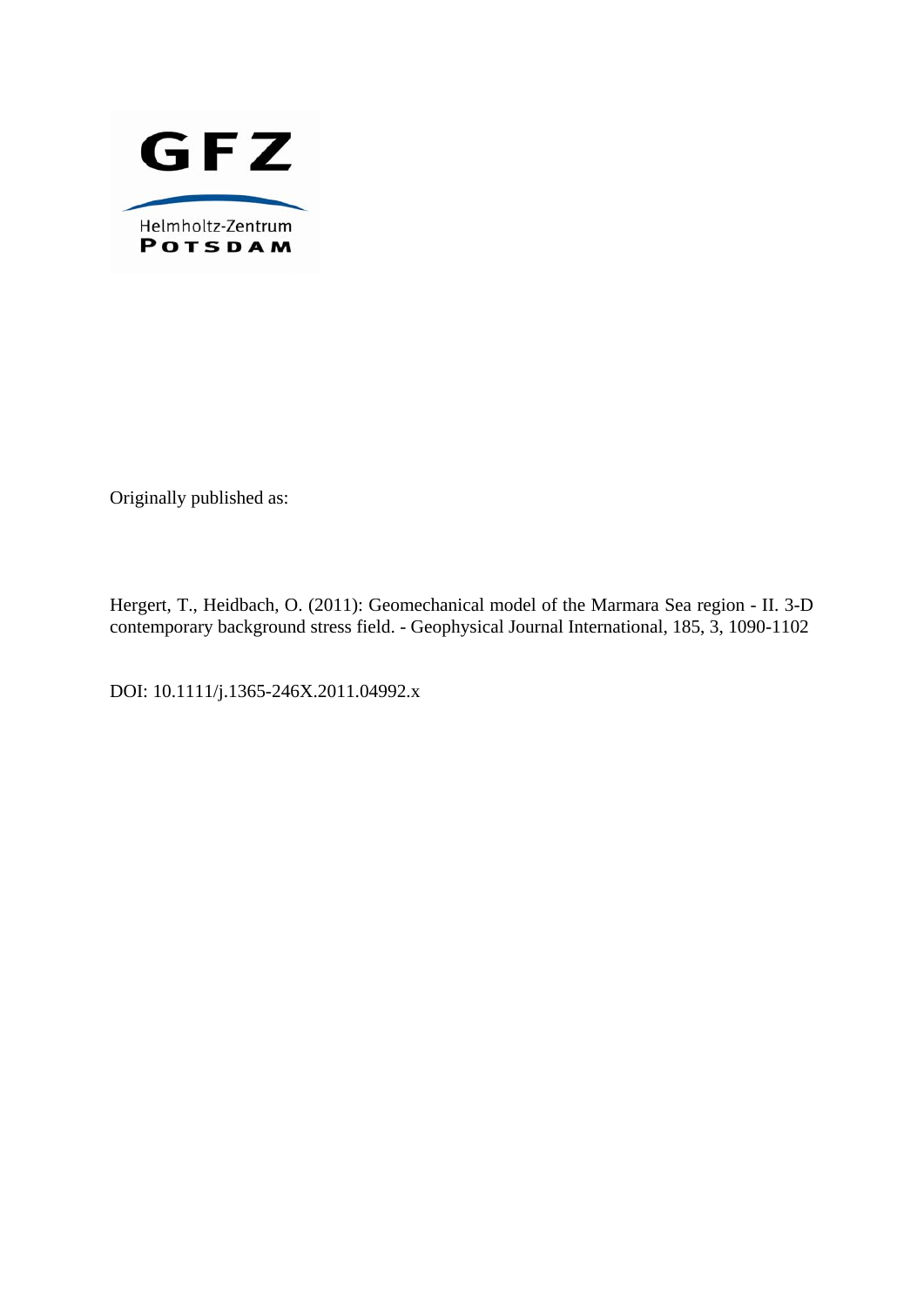# **Geomechanical model of the Marmara Sea region—II. 3-D contemporary background stress field**

Tobias Hergert<sup>1,\*</sup>, and Oliver Heidbach<sup>2</sup>

*1 Geophysical Institute, Karlsruhe Institute of Technology (KIT), Hertzstr. 16, 76187 Karlsruhe, Germany. E-mail: tobias.hergert@gpi.uni-karlsruhe.de 2 GFZ German Research Centre for Geosciences, Section 2.6 Seismic Hazard and Stress Field, Telegrafenberg, 14773 Potsdam, Germany* 

Accepted 2011 February 17. Received 2010 February 10; in original form 2010 February 22

## **SUMMARY**

We present the contemporary 3-D background stress field of the Marmara Sea region derived from a geomechanical model. The background stress field (i.e. the component of the absolute stress state that is time-independent over the seismic cycle) primarily depends on the distribution of density and elastic parameters, on the acting far-field stresses from plate boundary forces and on fault geometries. We take these into account to predict the 3-D background stress field including its spatial variations. Technically, our model concept involves the definition of an appropriate initial stress state accounting for the gravitational reference stress state of the crust, which is then changed by plate tectonics until the 3-D background stress field has evolved. The modelled stress field agrees well with observations from earthquake focal mechanism solutions and their formal stress inversion, with orientation of maximum horizontal stress and with the distribution of seismicity in the Marmara Sea. In particular in the vicinity of fault bends the stress field deviates considerably from the regional NW-SE oriented maximum horizontal stress and exhibits variability of the stress regime. Our model results are consistent not only with dynamic observations but also with kinematic ones. Various kinematic observations are understandable from the stress field. We show that a stress regime that indicates normal faulting in the basins is nonetheless reconcilable with almost pure strike-slip motion on the Main Marmara Fault. The distribution of seismicity in the Marmara Sea can be explained in first order by the distribution of critical differential stress, which is closely related to local fault geometries. We refer the wide absence of seismicity between the bend of the Main Marmara Fault near Istanbul and the Central basin to the relatively plane fault geometry of that segment. Normal stress on the Main Marmara Fault is highly variable along strike, which makes segment-wise rupture more likely than a rupture of the seismic gap at once. Comparably low normal stress on the Prince's Islands Segment indicates a shorter interevent time for this fault segment than for the central segment of the Main Marmara Fault.

**Key words:** Numerical solutions; Geomechanics; Transform faults; Dynamics: seismotectonics.

## **1 INTRODUCTION**

In general, the absolute state of stress within a plate boundary region can be described as a superposition of two components that act on different temporal scales. The first component is what we call herein the background stress field that primarily originates (a) from the regional density distribution subjected to gravity, (b) from the far-field plate boundary forces such as ridge push, slab pull and collision of tectonic plates (*Zoback* 1992) and (c) from active faults as well as from local density and stiffness contrasts that cause perturbations of the regional stress field (*Heidbach et al.* 2007).

The background stress field can be assumed as timeindependent within periods of several thousand years. The second component of the absolute stress state are stresses associated with the seismic cycle, that is, stress build-up at locked faults during the interseismic period, stress drop during an earthquake and post-seismic stress relaxation (*Lorenzo-Martin et al.* 2006; *Hearn et al.* 2009). Thus, in particular near seismically active faults the absolute stress field is time-dependent.

In the Marmara Sea region the time-dependent component of the absolute stress field has been quantified in terms of changes of Coulomb Failure Stress (∆CFS) due to co-, interand post-seismic stress transfer to quantify seismic hazard (*Hubert-Ferrari et al.* 2000; *Parsons et al.* 2000; *Muller et al.* 2003, 2006; *Parsons* 2004; *Lorenzo-Martin et al.*  2006). The time-independent component, that is, the background stress field, has been used to calculate ∆CFS on optimally oriented planes (*Stein et al.* 1997; *Hubert-Ferrari et al.* 2000; *Lorenzo-Martin et al.* 2006) and to simulate dynamic rupture propagation (*Oglesby et al.* 2008). Commonly, the background stress field is approximated by a uniform orientation of the maximum horizontal stress  $(\sigma_H)$  and its magnitude. For the Main Marmara Fault (MMF) *Oglesby et al.* (2008) point out that rupture propagation crucially depends

<sup>∗</sup>Now at: Landesforschungszentrum für Geothermie, Institute for Applied Geosciences, Karlsruhe Institute of Technology (KIT), Kaiserstraße 12, 76128 Karlsruhe, Germany.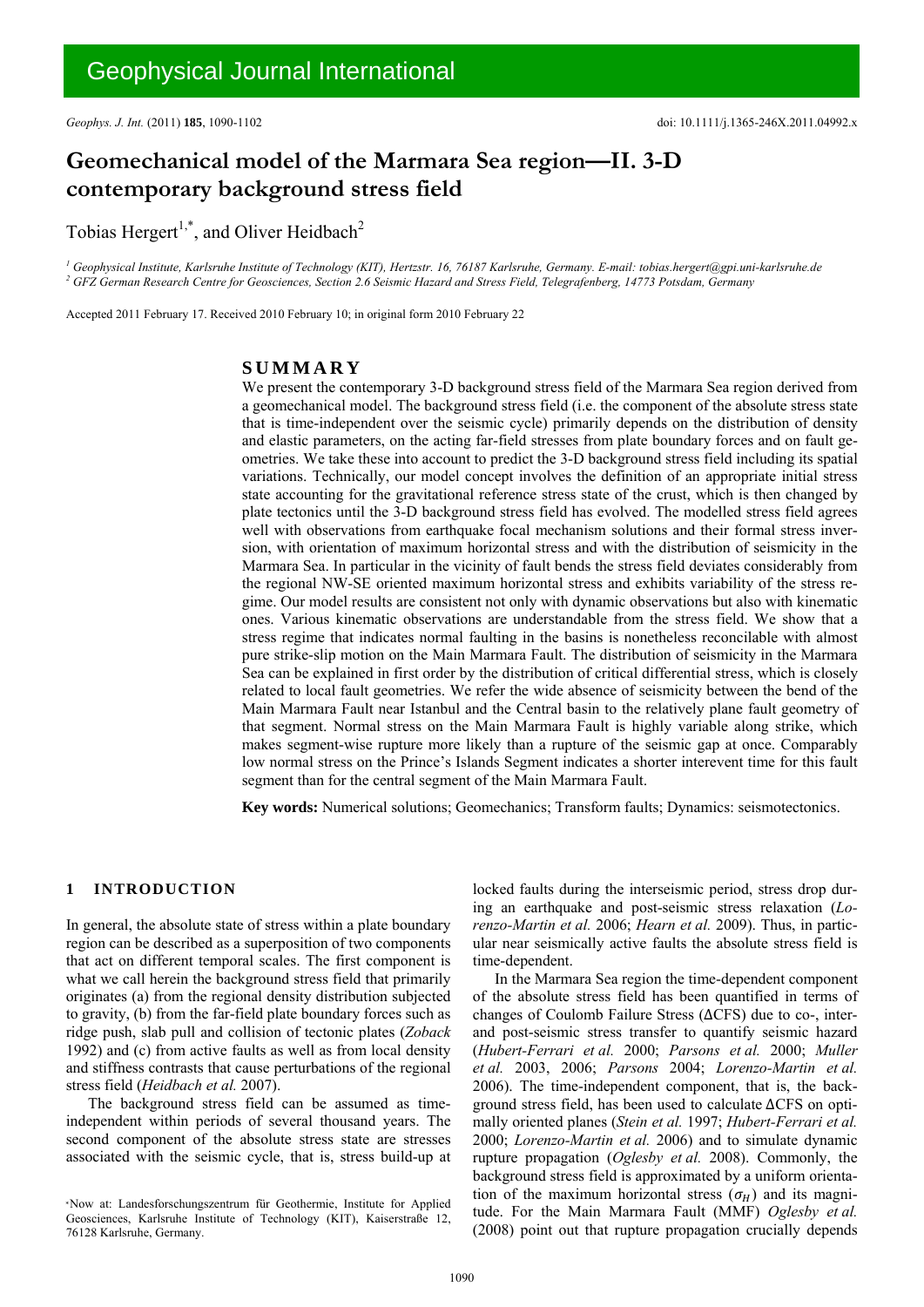on the adopted background stress field. In this respect, it is vital to quantify the non-uniform background stress field including its perturbations arising from the complex fault geometries and heterogeneities in rock properties beneath the Marmara Sea.

Our present knowledge of the contemporary background stress field in the Marmara Sea region comes from earthquake focal mechanisms and their formal stress inversion (*Eyidoğan* 1988; *Taymaz et al.* 1991; *Gürbüz et al.* 2000; *Örgülü & Aktar* 2001; *Karabulut et al.* 2002; *Kiratzi* 2002; *Özalaybey et al.* 2002; *Polat et al.* 2002a; *Pınar et al.* 2003; *Sato et al.* 2004; *Bohnhoff et al.* 2006; *Bulut & Aktar* 2007; *Bulut et al.* 2007). From these the  $\sigma_H$  orientation can be estimated as well as the tectonic regime (*Anderson* 1905; *Zoback* 1992). Data of the World Stress Map (WSM) database release 2008 (*Heidbach et al.* 2008b) show that the  $\sigma_H$  orientation in the greater Marmara Sea region rotates from NNW-SSE in the East over NW-SE in the Marmara Sea to E-W in the North Aegean Sea (Fig. 1a). This reflects that in this region two far-field stress sources are superimposed: (1) the indentation of the Arabian Plate into Eurasia and the consequent lateral extrusion of the Anatolian Plate along the North Anatolian Fault, and (2) the N-S directed backarc spreading in the broader Aegean due to the roll-back of the Hellenic arc subduction zone (*McKenzie* 1972; *Le Pichon & Angelier* 1979; *Taymaz et al.* 1991; *Heidbach & Drewes* 2003). In the Marmara Sea local variations of  $\sigma_H$  orientation and tectonic regime appear (Fig. 1b), which indicates that structural complexities also affect the stress field.

To obtain a spatially continuous 3-D background stress field instead of point-wise information of  $\sigma_H$  orientation and tectonic regime 3-D geomechanical modelling becomes effective. This requires consideration of sources of stress that are not needed when aiming at stress differences such as ∆CFS. So far, geomechanical models that fit stress observations are mainly 2.5 D approaches that solve the equations of equilibrium in 2-D and add the integrated effect of the vertical stress due to the given density distribution (*Provost et al.* 2003; *Bird et al.* 2006; *Ghosh et al.* 2006; *Flesch et al.* 2007; *Humphreys & Coblentz* 2007; *Heidbach et al.* 2008a; *Carena & Moder* 2009). However, the thin-plate approximation assumes as a prerequisite that lateral variations of stiffness and density are of larger wavelength than the thickness of the crust. This is not the case in the Marmara Sea region with its steep gradients in bathymetry, basement-topography and Moho (*Laigle et al.* 2008).

Here, we present a 3-D geomechanical model of the Marmara Sea region that solves the 3-D equations of equilibrium of forces. It incorporates the structural complexities and inhomogeneous rock property distribution to predict the 3-D contemporary background stress field and its spatial variations. An integral part of our approach to model the background stress field is to define an appropriate initial stress state in the model that represents a gravitational reference stress state of the crust, before we apply plate tectonic boundary conditions.



**Figure 1.** Stress maps based on data from the World Stress Map (WSM) database release 2008 (*Heidbach et al.* 2008b). Coloured lines show the orientation of maximum horizontal compressional stress  $(\sigma_H)$  with line length proportional to data quality. Red indicates normal faulting tectonic regime, green strike-slip and blue thrust faulting. Grey lines on a grid display mean  $\sigma_H$  orientation calculated with a quality- and distance-weighted smoothing algorithm (*Müller et al.* 2003; *Heidbach et al.* 2010). (a) NW Anatolia. Mean  $\sigma_H$  orientations are calculated using a search radius of 75 km. (b) Marmara Sea area. Mean  $\sigma_H$  orientations are calculated with a search radius of 25 km. Note, that the tectonic regime changes on short spatial scales indicating either that principal stresses are of similar magnitude or that local effects due to active faults and lateral density and stiffness contrasts change the stress field. (b) shows the area of our model.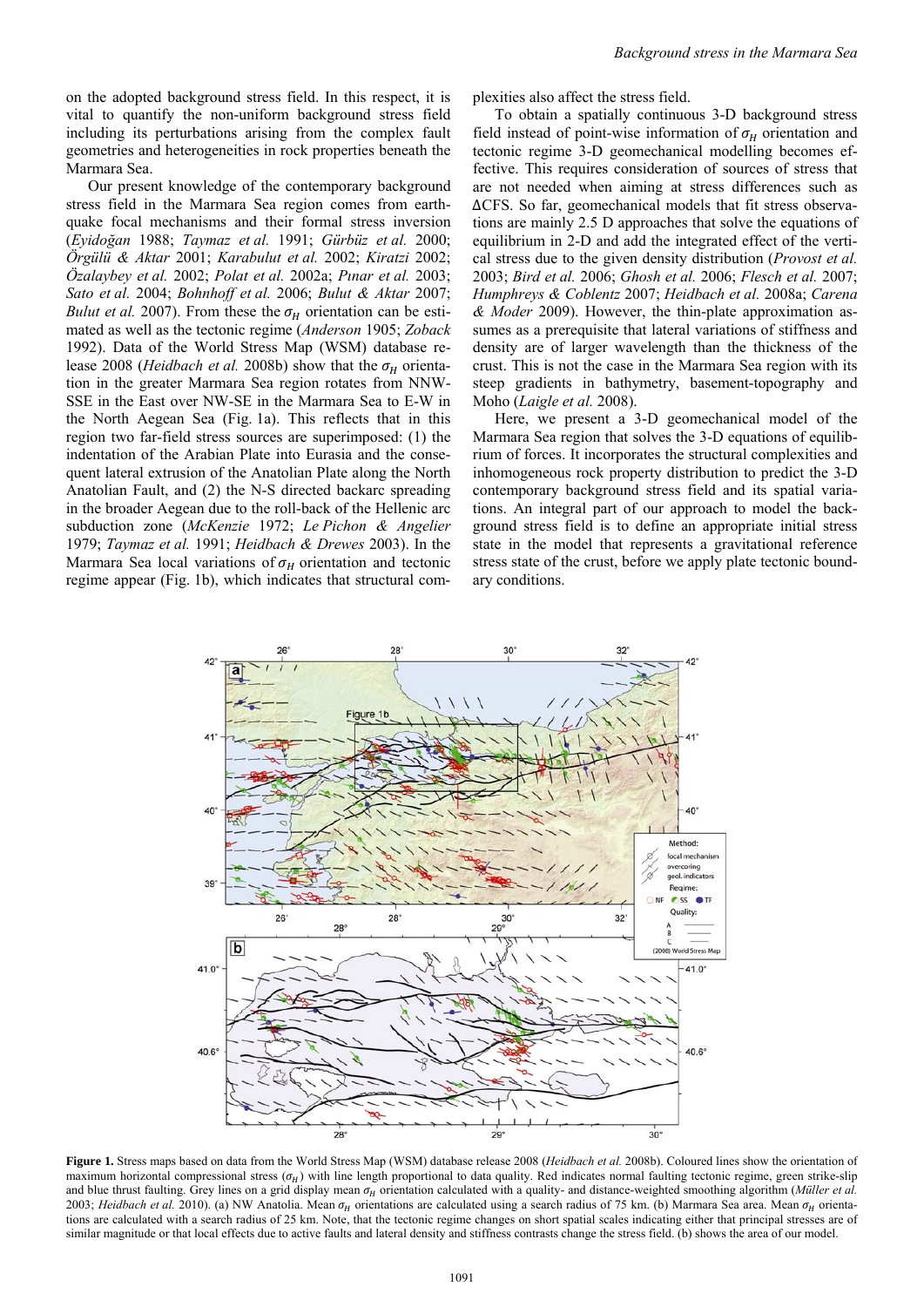The model set-up we use is exactly the same as described in *Hergert et al.* (2011, herein cited as Paper I). For details on the tectonic setting of the Marmara Sea region, the model geometry, rock properties and tectonic boundary conditions we refer to Paper I. If not stated otherwise, all results presented herein are from the model with MAT\_lay rock property distribution (table 1 in Paper I) and an effective coefficient of friction of  $\mu$ <sup> $\prime$ </sup> = 0.05 on all faults.

To validate the model, we compare the modelled stress field with model-independent stress data such as  $\sigma_H$  orientations, stress inversions of earthquake focal mechanisms, data reflecting the tectonic regime and the distribution of seismicity. We critically discuss our model limitations and uncertainties, but also outline the challenges and perspectives of our approach with respect to earthquake hazard assessment. In the following section, we present our approach for the definition of a 3-D initial stress state of the Marmara model.

## **2 INITIAL STRESS STATE**

We model the contemporary background stress field in two steps. In the first step, we establish an initial stress state, which describes the state of stress in the absence of plate tectonic stresses. This initial stress state is based on an analytical description of the reference stress state of the crust (*McGarr* 1988; *Jaeger et al.* 2007; *Zang & Stephansson* 2010), which accounts for an appropriate ratio of the mean horizontal to vertical stress. In addition to the reference stress state, our implemented initial stress accounts for the inhomogeneous distribution of rock density and stiffness in the field of gravity. Thereafter in the second step, we apply kinematic boundary conditions that simulate the far-field stresses resulting from the plate boundary forces (Paper I).

Several analytical stress states have been proposed to describe the reference stress state of the crust. To evaluate these

in the light of observations we first present a global compilation of stress magnitude measurements.

#### **2.1 Compilation of stress magnitude measurements**

Measurements of stress magnitudes in boreholes and mines are limited to the upper few kilometres of the crust. Fig. 2 shows a global compilation of the ratio  $k$  of the magnitude of mean horizontal stress  $\sigma_{\overline{H}} = (\sigma_H + \sigma_h)/2$  to the magnitude of vertical stress  $\sigma_{\nu}$  ( $\sigma_H$  and  $\sigma_h$  are the maximum and minimum horizontal stress, respectively). The  $k$ -values are in the range from about 0.4 to over 3 and there is evidence for increasing  $k$ values towards the surface.

All these stress measurements include both, the reference stress state and the tectonic stresses. This implies that in the compiled  $k$ -values the reference stress state is obscured by the tectonic stresses, which depending on the tectonic setting increase or decrease the *k*-value of the reference stress state. As an example, the  $k$ -value at the pilot borehole of the San Andreas Fault Observatory at Depth (SAFOD) is between 1.7 and 2.3 (*Hickman & Zoback* 2004), which is well above the values measured at other places (Fig. 2). Here the tectonic boundary conditions due to the transpressive plate boundary between the Pacific Plate and the North American Plate add to the horizontal stress of the reference stress state and increase the  $k$ -value. Conversely, the  $k$ -value in areas under extension is reduced with respect to the reference stress state. The data set comprises stress magnitudes from all tectonic regimes and the high-quality stress magnitude data from the Continental Deep Drilling Program (KTB; *Brudy et al.* 1997).

#### **2.2 Analytical models of the reference stress state**

A widely used description of the reference stress state results from the vertically downward acting force of gravity and the assumption of horizontal displacements constrained to zero



**Figure 2.** Global compilation of k-values ( $k = \sigma_H/\sigma_V$ ) from >300 m depth (for references see Supporting Information) including data from the KTB site (*Brudy et al.* 1997) and the SAFOD pilot hole (*Hickman & Zoback* 2004); details on the compilation are given in the Supporting Information. Dashed line shows *k*values from Poisson's constraint for  $v = 0.25$  (eq. 1). Dotted line shows the k-value in poroelastic rock for  $v = 0.25$ , hydrostatic pore pressure  $P_f$ ,  $\alpha = 1$  and  $\rho$  $= 2.65$  g cm<sup>-3</sup> (eq. 2). Solid line shows eq. (3) for the Young's modulus measured at the KTB site.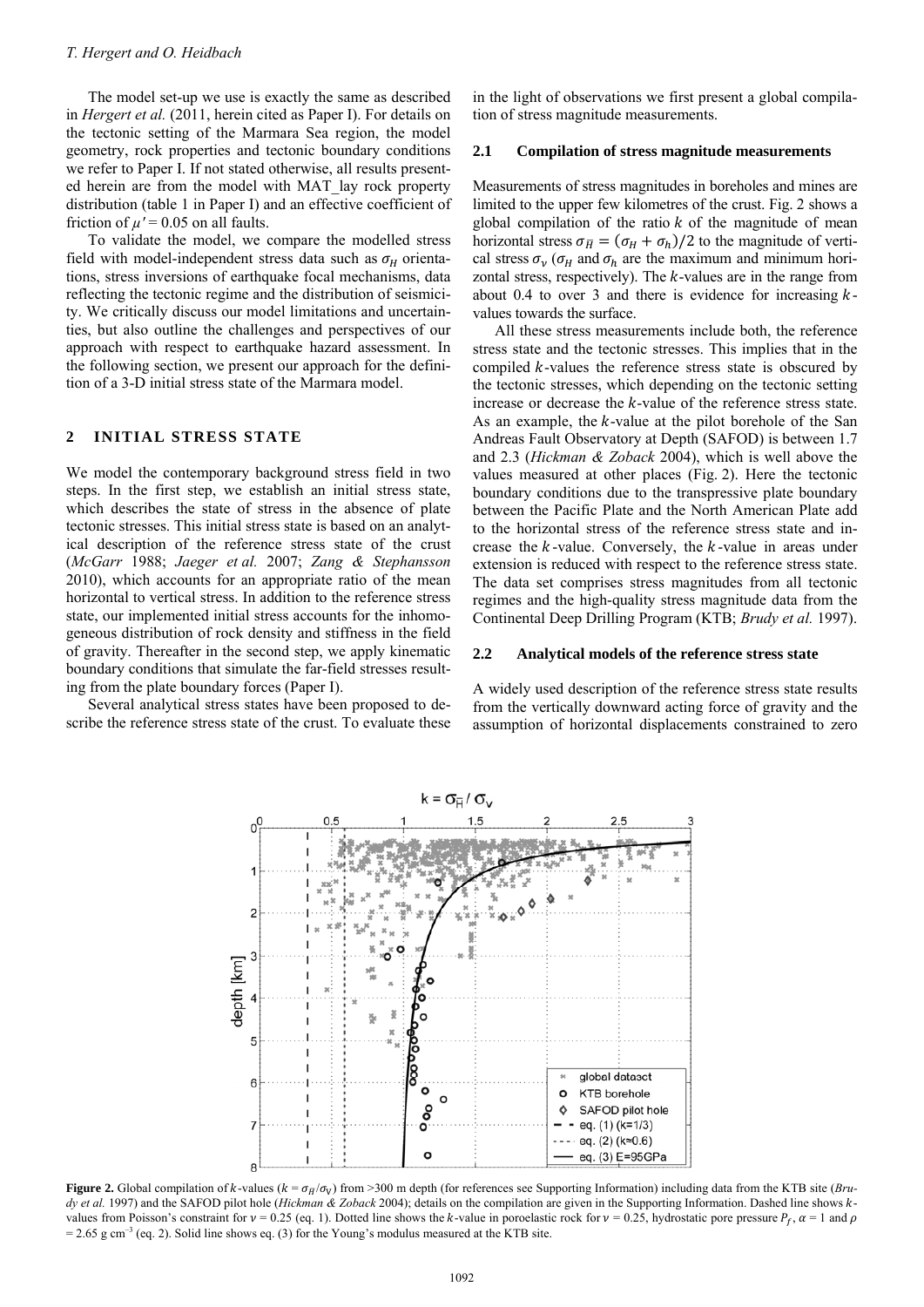(i.e. uniaxial strain condition). The magnitude of the vertical stress  $\sigma_V$  can be approximated by the weight of the overburden. For homogeneous and isotropic rock the mean horizontal compressional stress  $\sigma_H$  is then given by

$$
\sigma_{\overline{H}} = \frac{\nu}{1 - \nu} \sigma_{\rm v} = k \sigma_{\rm v} \tag{1}
$$

with  $\nu$  the Poisson's ratio (*Jaeger et al.* 2007). In poroelastic rock another term adds to the horizontal stress at uniaxial strain condition (*Engelder & Fischer* 1994)

$$
\sigma_{\overline{H}} = \frac{\nu}{1 - \nu} \sigma_v + \alpha \frac{1 - 2\nu}{1 - \nu} P_f \tag{2}
$$

where  $P_f$  is pore fluid pressure and  $\alpha$  the Biot coefficient of effective stress. With  $v = 0.25$ , hydrostatic pore fluid pressure, density  $\rho = 2.65$  g/cm<sup>3</sup> and  $\alpha = 1$  the value of k is ~0.6. Neglecting pore fluid pressure the  $k$ -value is  $1/3$  (from eq. (1)). However, Fig. 2 shows that the  $k$ -value of  $1/3$  is even lower than the values measured in areas under extension and it does not reflect the observed increase towards the surface. Therefore, this analytical stress state is in general not appropriate (*McGarr* 1988).

Another analytical description of the reference stress state was proposed by *Sheorey* (1994). For the uppermost kilometres of the crust *Sheorey* (1994) provides an approximation for the  $k$ -value

$$
k = 0.25 + 7E(0.001 + 1/z),
$$
\n(3)

where  $E$  is Young's modulus (GPa) and  $z$  depth (m). Regardless whether or not the physical grounds behind eq. (3) are justified, it delivers a good mathematical model to approximate the stress measurements. In particular the  $k$ -values measured at the KTB borehole are predicted very well when the measured Young's modulus at the KTB borehole of  $E = 95$  GPa (*Brudy et al.* 1997) is used in eq. (3) (Fig. 2). Note that Sheorey's model was established before the KTB data were available.

## **2.3 Initial stress state in the Marmara Sea model**

To define a reference stress state for our geomechanical model we make two assumptions:  $(1)$  The measured *k*-values at the KTB site are unaffected by tectonic loading and thus represent a reference stress state. (2) Eq. (3) represents a reasonable analytical description of the crustal reference stress state. We model our initial stress state such that the modelled *k*-values fit eq. (3), in which we insert the values of the Young's modulus from our model. Fig. 3 shows that the modelled initial stress state is satisfactorily established at three test sites, as the modelled  $k$ -values fit the reference state according to eq. (3). After this step, we apply the kinematic boundary conditions to account for tectonic loading.

## **3 STRESS ORIENTATIONS**

In the following sections we present the results from the model MAT lay, if not stated otherwise (table 1 in Paper I). We compare the modelled stress field with data of the orientation of maximum horizontal stress, principal stresses, stress regime and seismicity. Again, we would like to emphasize that the model set-up we use is exactly the same as described in Paper I; that is, the kinematic results presented in Paper I correspond to the stress state presented in the following.

#### **3.1 Orientation of maximum horizontal stress**  $\sigma_H$

We calculate the  $\sigma_H$  orientation from the modelled stress field at 5 km bsl. using the definition of *Lund & Townend* (2007), thus taking all three principal stresses into account.  $\sigma_H$  is oriented basically NW-SE in the Marmara Sea region, but deviations from this regional orientation appear locally (Fig. 4a). Near the faults  $\sigma_H$  orientations are in part scattered due to the low coefficient of friction ( $\mu$ <sup>*'*</sup> = 0.05) requiring either very low or high angles of  $\sigma_H$  orientation with respect to the local fault strike. However, WSM data confirm a NNW-SSE oriented  $\sigma_H$  northwest of the Cinarcik Basin and more or less EW oriented  $\sigma_H$  in the western Marmara Sea beneath the Western High, Tekirdağ Basin and to the south towards



**Figure 3.** Depth profiles of the initial k-values (dashed lines) at three test sites indicated on the inset map. Solid red line shows the stress state given by eq. (3), which we consider as reference stress state. For comparison the low  $k$ -value from eq. (1) is also shown (black line).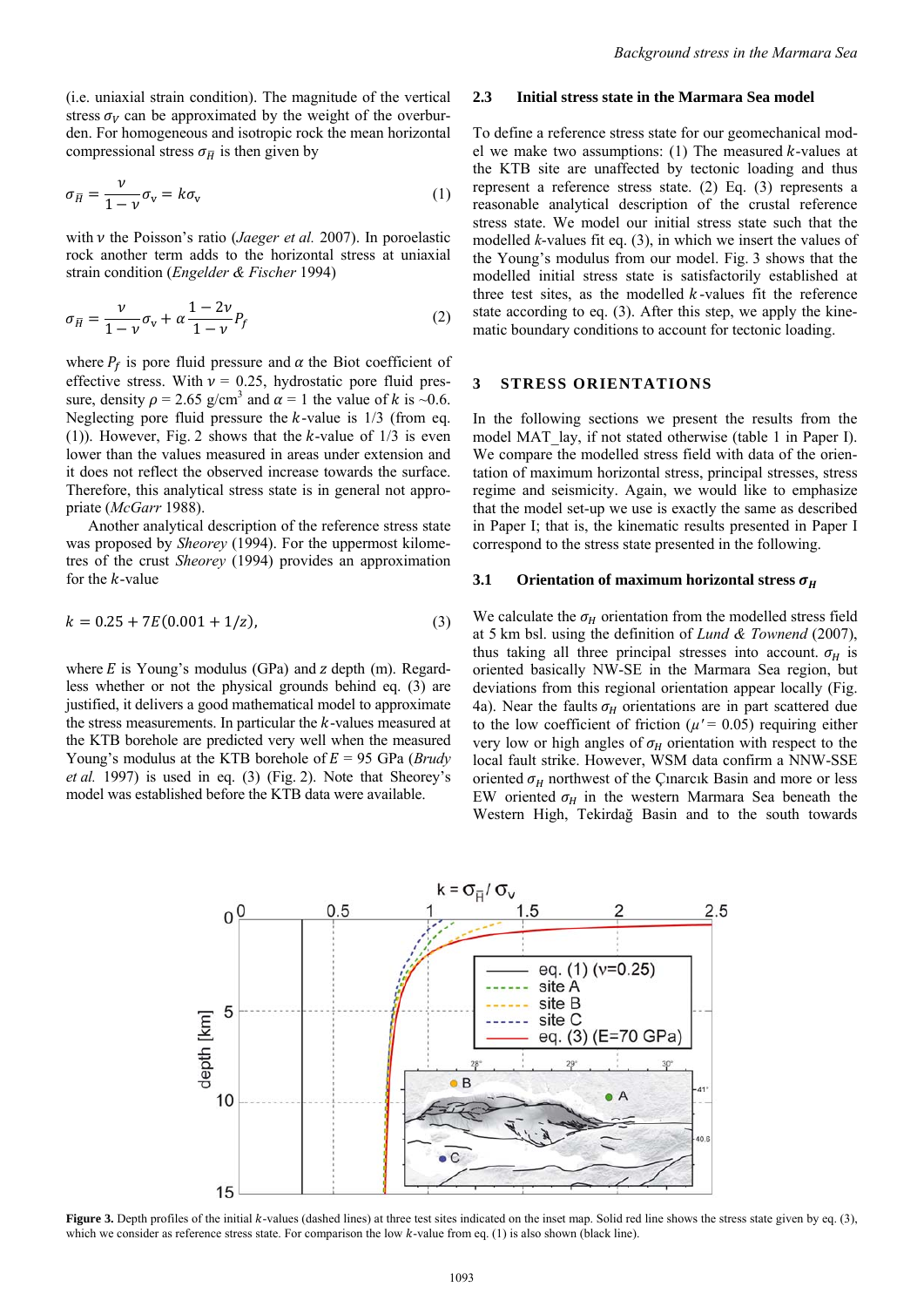

**Figure 4.** Modelled maximum horizontal stress orientations  $\sigma_H$  at 5 km bsl. extrapolated on a 0.05°E x 0.1°N grid (black lines). Coloured lines show the  $\sigma_H$ orientations of the World Stress map database release 2008 (*Heidbach et al.* 2008b). Blue symbols indicate thrust faulting (TF), green lines strike-slip faulting (SS) and red lines normal faulting (NF).

Marmara Island. Modelled  $\sigma_H$  orientations near Yalova on Armutlu Peninsula show EW to WNW-ESE orientations in agreement with the WSM data.

At fault segments at which a significant dip-slip component is apparent (from gradients in bathymetry and from the modelled vertical velocity field in figs 5 and 6 of Paper I),  $\sigma_{H}$ is oriented widely parallel to fault strike for example, at the western part of the Imralı Fault and at the Prince's Islands Segment. This is consistent with  $\sigma_H$  being oriented perpendicular to these basin-bounding faults in opening direction. The accuracy of most of the WSM data in the model area has C-quality  $(\pm 25^{\circ})$ , because the majority comes from single focal mechanism solutions (*Zoback* 1992; *Heidbach et al.* 2010). The mean deviation between the model results and the WSM data is 24.1° (Fig. 4b), therefore slightly less than the accuracy of the data.

#### **3.2 Orientation of principal stresses**

Fig. 5(a) shows the modelled  $\sigma_1$ ,  $\sigma_2$  and  $\sigma_3$  orientations at 5 km depth on a  $0.01^{\circ} \times 0.01^{\circ}$  grid over the whole model area. The minimum principal stress  $\sigma_3$  is almost horizontal and trends in NE or SW directions. Both  $\sigma_1$  and  $\sigma_2$  either trend NW or SE at shallow or steep plunges. Thus, either of the two principal stresses corresponds to  $\sigma_H$  or  $\sigma_V$ , which is in agreement with the modelled NW-SE orientation of  $\sigma_H$  (Fig. 4a) and the observed transitional stress regime between strike-slip and normal faulting in the Marmara Sea region.

This result is in agreement with principal stress orientations from stress inversions of focal mechanisms (Fig. 5a). Most of the inversion results indicate a strike-slip regime ( $\sigma_2$ ) corresponding to  $\sigma_V$ ) with a more or less pronounced normal faulting component. The principal stress orientations by *Polat et al.* (2002b) suggest a normal faulting tectonic regime ( $\sigma_1$ being the steepest principal stress), though also in transition to strike-slip. However, in the western Marmara Sea *Pınar et al.* (2003) found  $\sigma_3$  to be the steepest principal stress axis and at a similar plunge as  $\sigma_2$ , which means transpression (Fig. 5a). This indicates that local deviations from the prevailing regional stress regime exist. The modelled principal stress orientations shown in Fig. 5(a) agree better with stress inversions that are based on regional data sets than with stress inversions using data from smaller subareas (Fig. 5a, b). The best coincidence is found for the region-wide data sets in

which aftershocks are absent and for those comprising major earthquakes (*Gürbüz et al.* 2000; *Polat et al.* 2002a; *Kiratzi* 2002). Aftershocks, which can be controlled by stress perturbations from the main shock (*Gahalaut & Gahalaut* 2008), and stress inversions over small areas can reflect local deviations from the regional stress pattern.

#### **4 STRESS REGIME**

#### **4.1 Regime stress ratio (RSR)**

To resolve the spatial variations of the modelled stress regime we use the RSR parameter defined by *Simpson* (1997). RSR is basically a combination of the Andersonian faulting type (*Anderson* 1905) represented by the classification index  $n$ 

$$
n = \begin{cases} 0 & \sigma_h < \sigma_H < \sigma_v \\ 1 & \sigma_h < \sigma_v < \sigma_H \\ 2 & \sigma_v < \sigma_h < \sigma_H \end{cases} \quad \text{strike} - \text{slip faulting} \tag{4}
$$

and the ratio of the smaller and greater differential stress (*Bott* 1959)

$$
R = \frac{\sigma_2 - \sigma_3}{\sigma_1 - \sigma_3}.\tag{5}
$$

RSR is then defined as

$$
RSR = (n + 0.5) + (-1)^n (R - 0.5).
$$
 (6)

An advantageous property of the RSR parameter is that it provides a continuous scale from normal faulting  $(RSR = 0.5)$ over strike-slip (RSR = 1.5) to thrust faulting (RSR = 2.5; Fig. 5c). However, as the Andersonian faulting classification is based on Mohr-Coulomb theory the RSR value only describes how an optimally oriented fault would slip. If preexisting faults are present that are not optimally oriented in the given stress field the type of faulting can deviate from the expected Andersonian type (*Célérier* 1995).

#### **4.2 Overall RSR pattern**

Fig. 5(c) shows that most of the Marmara Sea region is in a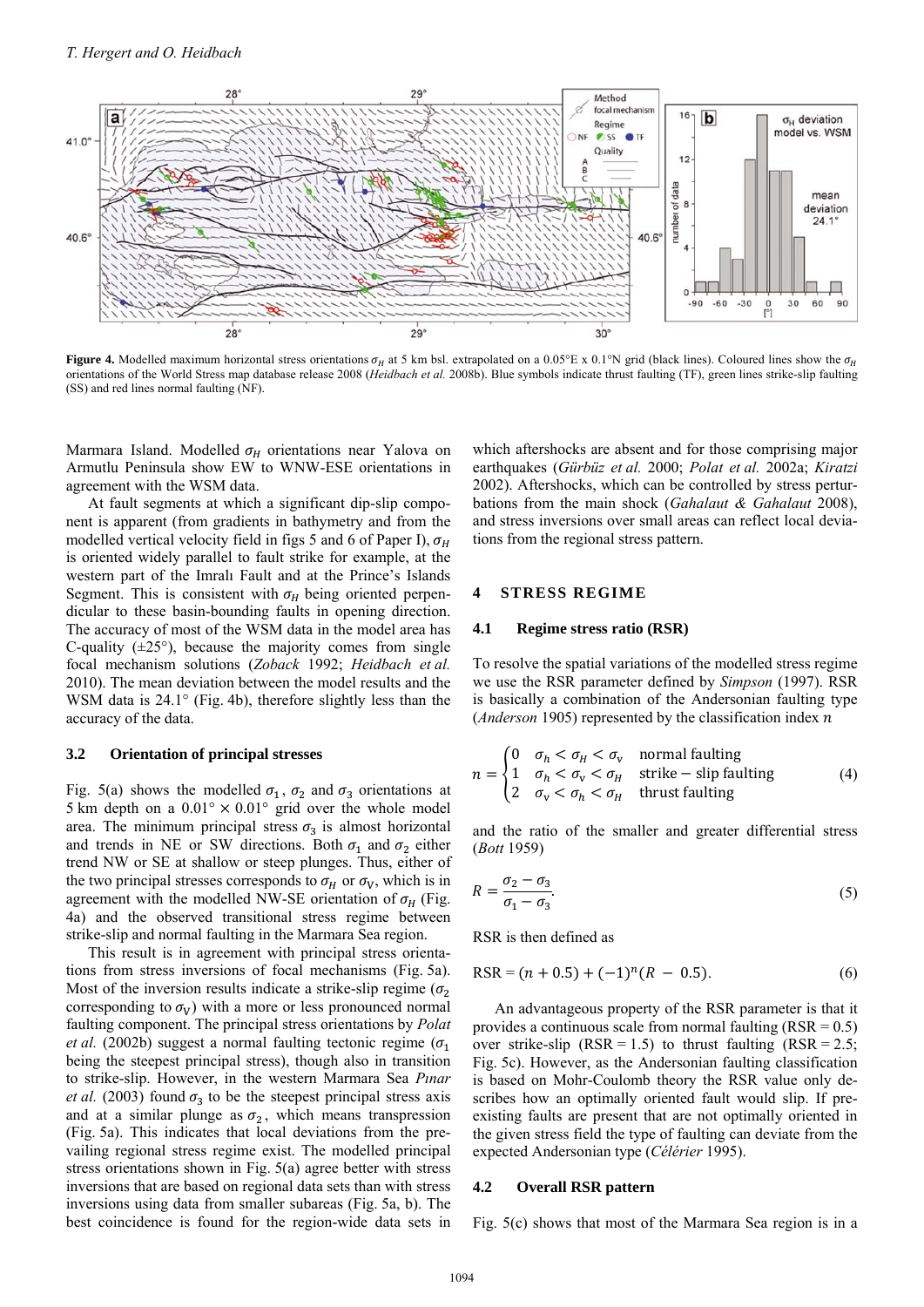

**Figure 5.** Lower hemisphere stereo plots of principal stress orientations. Grey dots show modelled orientations at 5 km bsl. on a  $0.01^{\circ} \times 0.01^{\circ}$  grid over the whole model area. Coloured symbols show principal stress orientations from stress tensor inversions of earthquake focal mechanism solutions. (b) Overview map of some of the earthquake focal mechanism data sets used for stress tensor inversion in (a). Mainly aftershocks of the 1999 Izmit earthquake, divided into different subareas, have been used in the studies by *Polat et al.* (2002b), *Pınar et al.* (2003) and *Bohnhoff et al.* (2006). Additional data sets used (not shown in the figure) comprise earthquakes from the whole Marmara Sea region prior to the 1999 event, both from microearthquakes in 1995 and  $M > 5$  earthquakes between 1943 and 1997 (*Gürbüz et al.* 2000; *Polat et al.* 2002a; *Kiratzi* 2002). (c) Modelled stress regime at 5 km bsl. in terms of the regime stress ratio RSR.

strike-slip stress regime with some tendency towards a normal faulting stress regime. This result agrees with the general view that the Marmara Sea region is under a strike-slip stress regime characteristic for the North Anatolian Fault throughout most of its length from east Anatolia to the Marmara Sea but in transition to a normal faulting stress regime that prevails in west Anatolia and Greece (*Taymaz et al.* 1991). However, locally deviations from this general stress regime appear as will be discussed thereafter. Furthermore, the results indicate a correlation between stress regime and vertical motion. Areas under prevailing strike-slip or thrust faulting stress regime widely correspond to stable or uplifting areas, whereas areas under a normal faulting stress regime tend to subside (Fig. 5c; fig. 5 of Paper I).

A practical application of the modelled spatial variability in RSR could be the identification of appropriate binning areas for focal mechanisms that are used for stress inversion. This is a key issue as the method of stress inversion requires a priori that all earthquakes used for the inversion are caused by the same stress field (e.g. *Michael* 1984). Further, significant variability of RSR in the proximity of faults indicates that stress can be dominated by the geometry of the fault rather than by the regional stress field, which is particularly important when interpreting data from stress measurements close to faults in a regional context.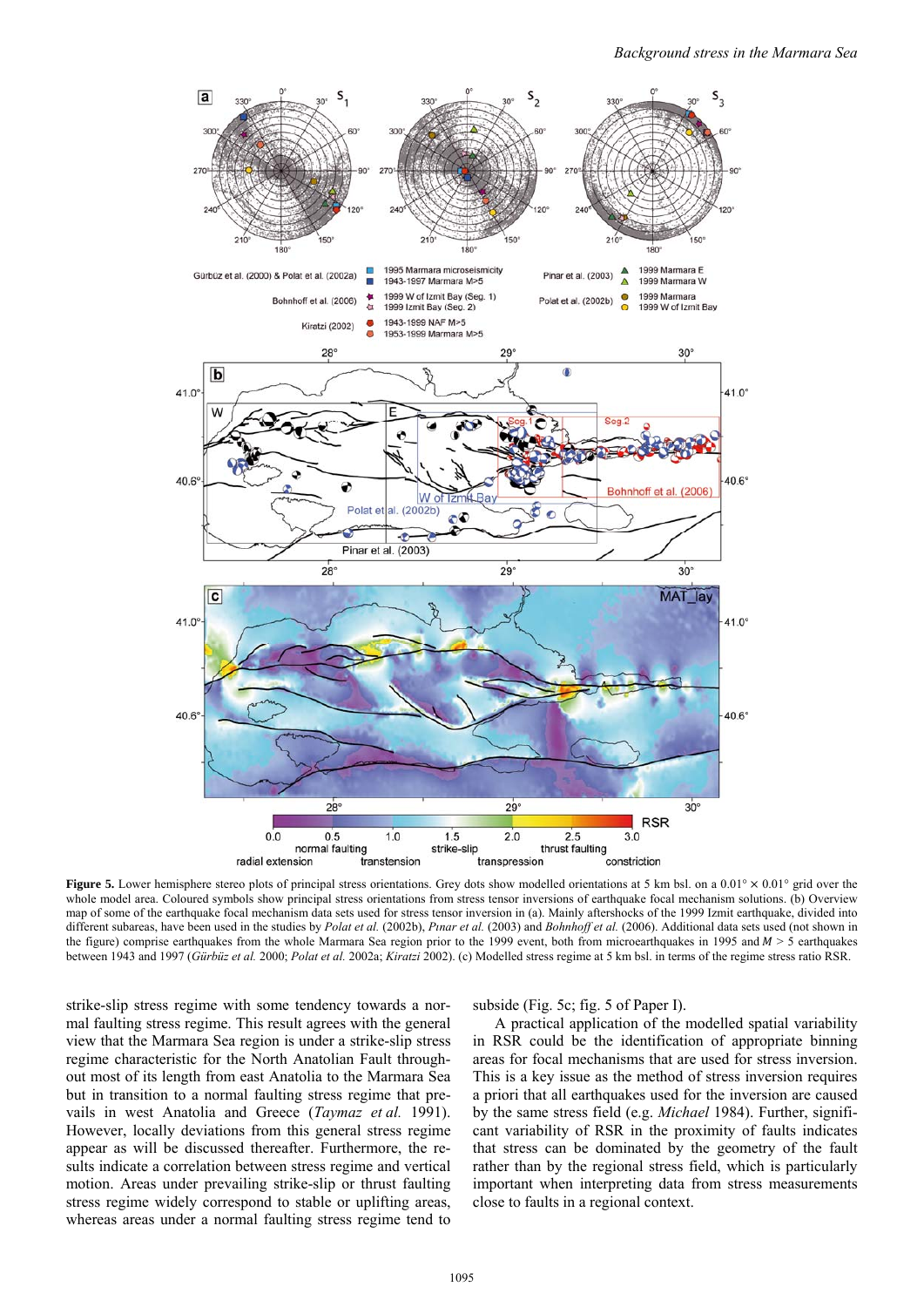

**Figure 6.** Fracture potential (FP) versus seismicity in the Marmara Sea region. (a)-(c) Modelled FP at 5 km bsl.; histograms show the distribution of the modelled  $FP$  values at the location of the  $M \geq 3$  earthquakes between 1976 and 2010 from the Kandilli Observatory catalogue without aftershocks of the 1999 Izmit  $M = 7.4$  event. (d) Spatial distribution of the  $M \ge 3$  earthquakes; circle size is proportional to earthquake magnitude.

#### **4.3 Areas under thrust or normal faulting stress regime**

Areas under transpression or thrust faulting stress regime (RSR > 2) are rather small and confined to the neighbourhood of faults. Between the westernmost Izmit Bay and the eastern end of the Çınarcık Basin RSR values > 2 coincide with the location of small thrust faulting earthquakes (*Karabulut et al.* 2002; *Pınar et al.* 2003). Further, a mountain emerging on Hersek Peninsula near a restraining bend of the North Anatolian Fault (*Özaksoy et al.* 2010) and mud volcanoes on the seafloor to the west of Hersek Peninsula (*Cormier et al.* 2006) also indicate transpression. To the west of Istanbul bend transpression is indicated by focal mechanisms with a thrust-faulting component (*Bulut et al.* 2009). Furthermore, the modelled slight transpressional stress regime in the western Marmara Sea between Marmara Island and the Tekirdağ Basin is in agreement with a cluster of strike-slip and thrust faulting focal mechanisms (*Pınar et al.* 2003).

The modelled normal faulting stress regime on Armutlu Peninsula coincides with a prominent cluster of normal faulting focal mechanisms near Yalova (*Karabulut et al.* 2002; *Pınar et al.* 2003). The latter indicate predominant E-W striking fault planes, parallel to the orientation of  $\sigma_H$  (Fig. 4), so that the normal faulting stress regime is associated with N-S extension there.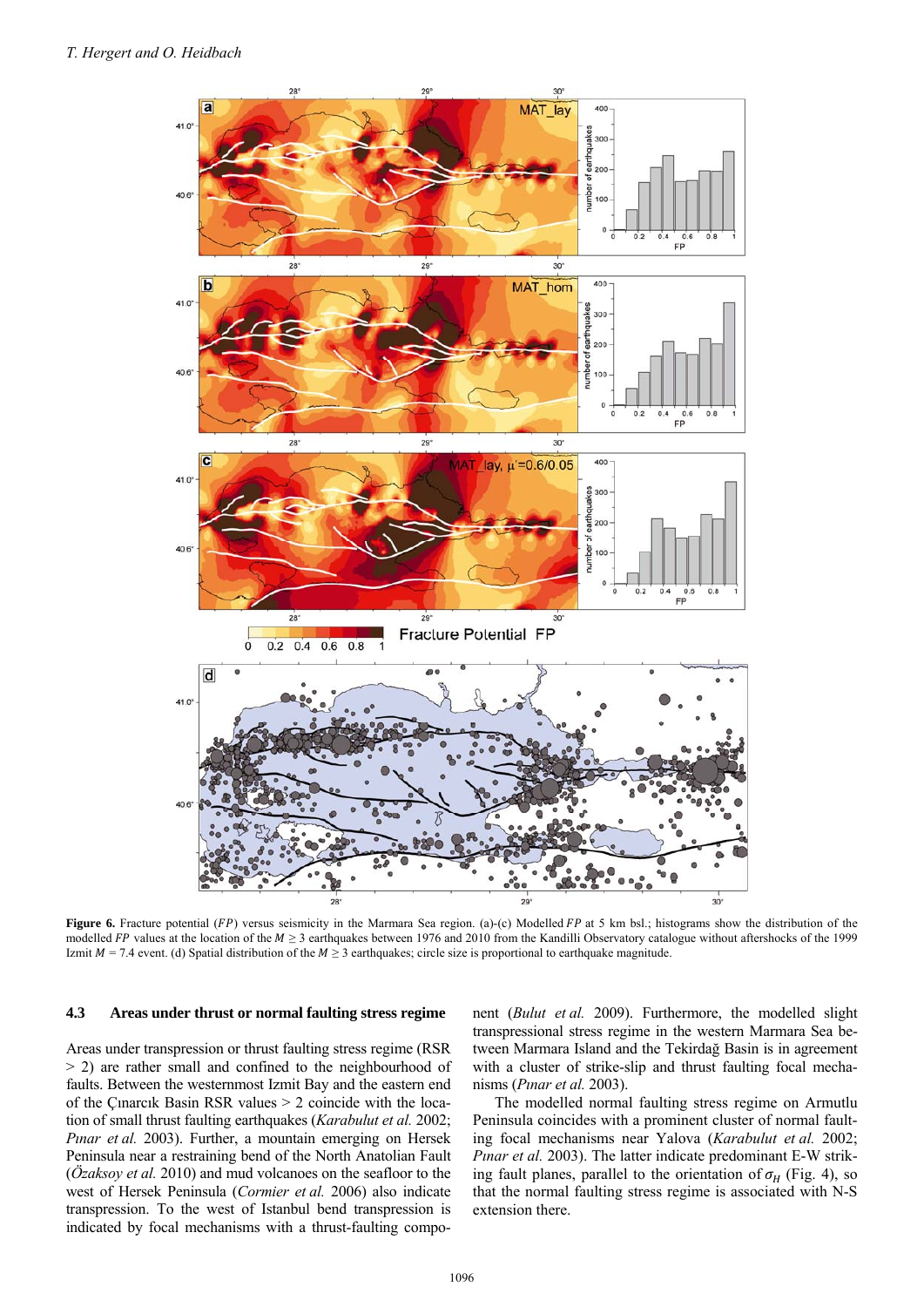## **4.4 Normal faulting stress regime in the Çınarcık Basin but strike-slip motion on the MMF**

A normal faulting stress regime is also predicted in the deep basins of the North Marmara Trough (Fig. 5c). This is an apparent contradiction to the strike-slip faulting mechanisms that prevail along the Prince's Islands Segment (*Pınar et al.* 2003; *Bulut et al.* 2009, *Örgülü* 2011). However, the very same model yields almost pure strike-slip motion on the Prince's Islands Segment in agreement with the focal mechanisms (fig. 7 in Paper I). As mentioned in Section 4.1 the type of faulting only reflects the stress regime if the faults are optimally oriented in the stress field. Thus, focal mechanisms on pre-existing non-optimally oriented faults have the potential to reflect the kinematics of slip and the geometry of the fault rather than the stress field (*McKenzie* 1969; *Heidbach et al.* 2010). For instance, slip on a vertical fault will occur in a strikeslip sense even though the stress regime may exhibit components of normal or thrust faulting (e.g. *Célérier* 1995). Moreover, often sets of different fault types altogether represent the associated stress regime in an area rather than a single fault with its specific type of faulting. Such kind of slip partitioning between different faulting types was shown for the San Andreas Fault system and for faults in the Basin and Range (*Jones & Wesnousky* 1992; *Wesnousky & Jones* 1994). In the Marmara Sea strike-slip motion on the MMF is possible despite the normal faulting stress regime because nonvertical secondary faults take up the normal faulting component by dip-slip.

## **4.5 Influence of rock properties on the modelled stress regime**

Comparison of the model in which the sediments are considered (MAT\_lay, table 1 in Paper I; Fig. 5c) with a model in which rock properties are distributed homogeneously (MAT hom; table 1 in Paper I) reveals that the sediments slightly change the stress regime towards normal faulting, for example, under the basins (Fig. S1). Of course, the differences between the inhomogeneous and the homogeneous model are most pronounced in areas in which the basementtopography is below the depth of 5 km bsl. shown here, which mainly concerns the North Marmara Trough (see fig. 2b of Paper I). This means that in the basement below the basins the stress regime is closer to strike-slip than indicated by Fig. 5c. An increase of the coefficient of friction on all faults except the MMF from  $\mu' = 0.05$  to 0.6 changes the stress regime from normal faulting and transtension towards strike-slip (Fig. S1b). This change is most pronounced below the Central High, the Imralı Basin, the southern shelf and the southern onshore areas.

#### **5 FRACTURE POTENTIAL**

#### **5.1 Differential stress and fracture potential**

To visualize how close the modelled stress state is to failure we calculate from the modelled stress tensor the fracture potential (FP) defined by *Connolly & Cosgrove* (1999) as the ratio of the actual differential stress and the critical differential stress at which shear failure occurs

$$
FP = \frac{\sigma_d}{\sigma_{d,crit}} = \frac{\sigma_d}{2(C_0 \cos \phi + \sigma_m \sin \phi)}.
$$
 (7)

Here,  $\sigma_d = \sigma_1 - \sigma_3$  is the differential stress,  $\sigma_1$  and  $\sigma_3$  are the maximum and minimum principal stress, respectively,  $\sigma_{d,crit}$ is the critical differential stress at which failure occurs,  $C_0$  is cohesion,  $\sigma_m$  mean stress and  $\phi$  the internal friction angle. The underlying failure criterion is the Mohr-Coulomb criterion. The maximum FP value of one denotes failure, whereas a FP of zero indicates that all three principal stresses are equal. We calculate  $FP$  from the modelled differential stress using  $tan \phi = \mu_i = 0.6$  and  $C_0 = 30$  MPa, where  $\mu_i$  is the internal coefficient of friction.

High values of  $FP$  are confined to the vicinity of faults, in particular between the Ganos Bend and the Central Basin and in the Çınarcık Basin (Figs 6a-c). In contrast, low values of FP are predicted between the Cinarcik Basin and the Central Basin and on most of the southern shelf. The sediments act to reduce differential stress and  $FP$ , which appears from the differences in  $FP$  between the inhomogeneous (Figs 6a and c) and the homogeneous model (Fig. 6b). This is because of the sediments' much lower (86 per cent) Young's modulus, which results in lower stress at a given strain. Furthermore, the sediment's lower density compared to the adopted density in the homogeneous model reduces the weight of the overlying rock mass. As a consequence, differential stress and  $FP$ 



Figure 7. Magnitudes of principal stresses at 5 km bsl. at site 'A' (location given in Fig. 3) from two models using different initial stress state definitions after eqs. (1) and (3). Green circle shows the initial differential stress, red circle the differential stress after application of the kinematic boundary conditions. The black line is the Coulomb-Failure envelope with  $C_0 = 30$  MPa and  $\mu_i = 0.6$ . Note that consequences of initial stress state for stress regime and  $FP$  are substantial (see also Figs S2-S4).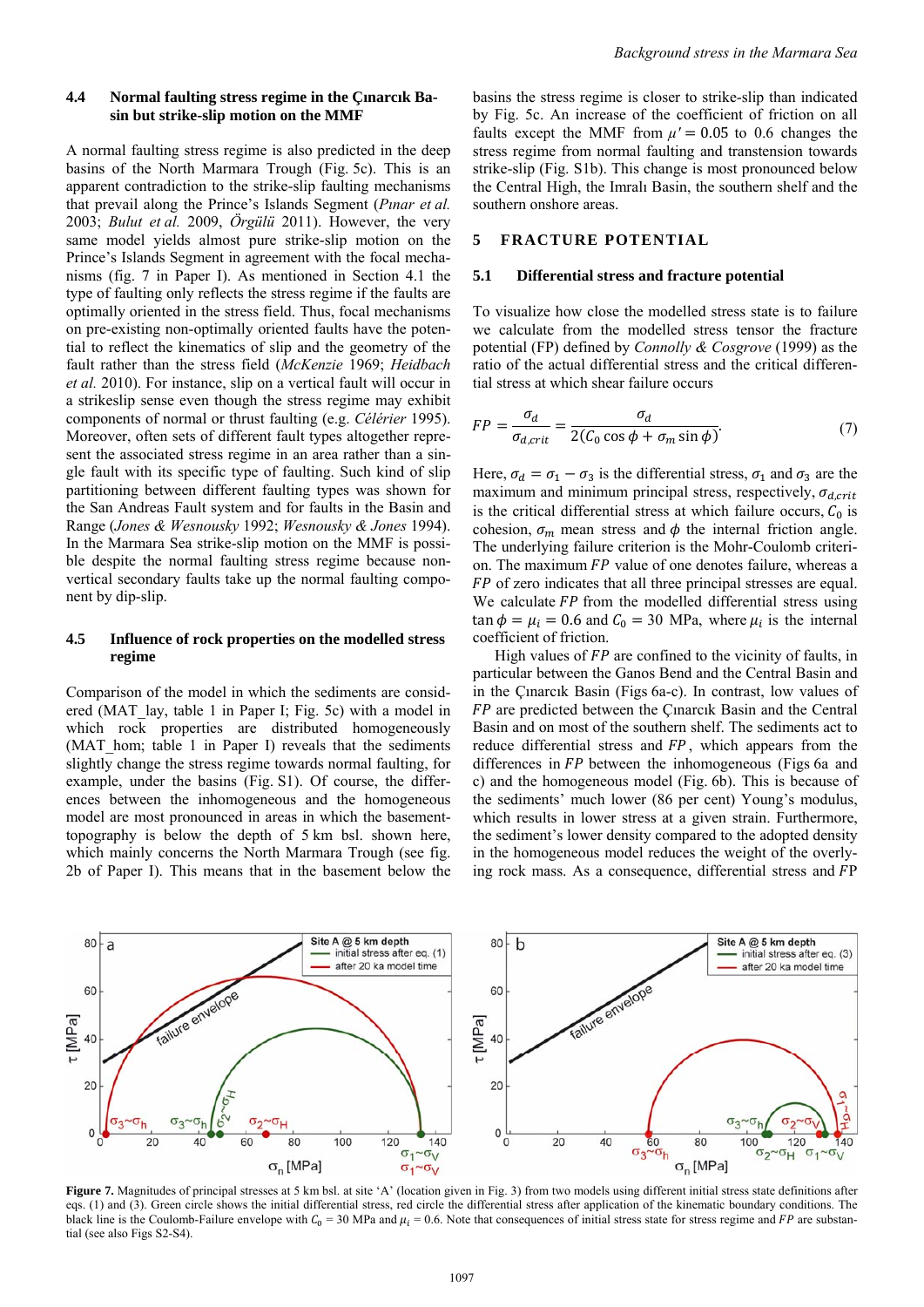are reduced in the basins because here a normal faulting stress regime ( $\sigma_1 = \sigma_v$ ) prevails (Fig. 5c). In Fig. 6 this FPlowering effect of the sediments is visible only in areas, in which the basement-topography is below the depth of 5 km at which the  $FP$  results are presented.

Increased friction coefficient of  $\mu$ <sup>*'*</sup> = 0.6 on all faults except the MMF ( $\mu$ <sup>'</sup> = 0.05) increases *FP* in particular on Armutlu Peninsula, on the southern shelf and on the southern onshore areas (Fig. 6c). This is because the high friction prevents slip on the fault that follows the southern shore of the Marmara Sea. The slightly extensional boundary conditions at the southern model boundary (P1) then act to reduce  $\sigma_h$ , which is  $\sigma_3$ .

### **5.2 Fracture potential and seismicity**

As fracturing of rock is accompanied by seismicity, we compare the modelled pattern of FP with the observed seismicity distribution (Fig. 6). Though not in detail, the main features of the FP pattern are reflected by the seismicity distribution and we find a correlation between  $FP$  and seismicity in histograms attached to Figs  $6(a)-(c)$ . The histograms show the distribution of the modelled FP values at the location of the earthquakes.

High  $FP$  in the western Marmara Sea between the Central Basin and Tekirdağ Basin as well as south of it towards Marmara Island correlates with increased seismicity. The high potential for fracture generation predicted for the eastern Çınarcık Basin and northwestern Armutlu Peninsula is also confirmed by dense seismicity. Low FP predicted below the Central High to the east and southeast of the Central Basin correlates with seismicity at a low level. Dense seismicity in the southern part of Armutlu Peninsula, Gemlik Bay and along the southern shore of the Marmara Sea is best explained by the model with high fault friction (Fig. 6).

The probably erroneous patch of high  $FP$  in the middle of the Central Segment of the MMF is due to a small bend of the MMF in the model that was anticipated from the peculiarities of the mapped surface trace of the MMF there (*Armijo et al.* 2002). Unexpected high FP also spreads to the northeast of the Prince's Islands Segment. This is associated with the northern model boundary at which displacements perpendicular to the boundary are not allowed. As a consequence, the prevailing NE-SW extension reduces  $\sigma_3$  and thus increases differential stress.

### **5.3 Fault geometry governs fracture potential**

From Figs  $6(a)-(c)$  it appears that  $FP$  is related to fault geometry. The highest differential stresses evolve near strongly curved faults, fault tips or at places where faults come close to each other, for example, between the Central Basin and the Tekirdağ Basin. In contrast, low differential stress and thus low FP values characterise areas in which faults are absent or areas surrounding widely straight and vertical fault planes. In particular, the rather straight segment of the MMF between the Istanbul Bend and the Central Basin is characterised by low FP values except the mentioned patch in the middle, whereas the MMF exhibits otherwise high  $FP$  throughout the Marmara Sea. High differential stresses are more or less continuously relieved by microseismicity in the surrounding of these faults. In contrast, plane fault segments do not produce such local peak differential stresses in their surroundings. Therefore, the comparably simple geometry of the Central Segment of the MMF is a possible explanation of the sparseness of earthquakes along it, whereas the complex fault geometries of the adjacent fault segments account for the abundant seismicity in the vicinity of these. Based on this we expect that the Central Segment is capable of accruing high levels of shear stress without reaching critical levels of differential stress, that is,  $FP = 1$ , in its surrounding.

Our interpretation of the first-order correlation between FP and seismicity is that observed seismicity in the Marmara Sea can be widely explained by fracture mechanics based on critical differential stresses that evolve in the surrounding of faults through the interaction between local fault geometries and plate motion.

We would like to point out that  $FP$  is not directly related to seismic hazard. Large damaging earthquakes normally rupture already existing faults, whereas here the fracturing of intact rock is addressed which is generally associated with earthquakes of smaller magnitude that release local peak differential stresses that accrue in the surrounding of a given fault geometry.

## **6 INFLUENCE OF INITIAL STRESS ON MODEL RESULTS**

To illustrate the impact of the initial stress state on the model results we run a model using eq. (1) instead of eq. (3) to define the reference stress state. Fig. 7 shows the magnitudes of the three principal stresses for both initial stress states prior to and after application of the tectonic boundary conditions at site 'A' located northeast of the Tuzla bend (see Fig. 3) at 5 km depth. Before the tectonic boundary conditions are applied the vertical stress  $\sigma_V$  is the same for both definitions of the initial stress and corresponds to the maximum principal stress  $\sigma_1$ . The two horizontal stresses  $\sigma_H$  and  $\sigma_h$  are roughly equal for either definition of initial stress (small differences at this stage arise from lateral density and stiffness contrasts).

However, the horizontal stresses from the model with initial stress after eq. (3) (Fig. 7b) far exceed the horizontal stresses from the model with initial stress after eq. (1) (Fig. 7a).

## **6.1 Influence on stress regime and principal stress orientations**

After the initial stress is established the subsequent application of the tectonic boundary conditions enlarges the difference between the horizontal stress magnitudes for both definitions of initial stress (Fig. 7). 6h decreases faster than  $\sigma_H$ increases because the tectonic boundary conditions are slightly extensive. However, in the model with initial stress according to eq. (1) a normal faulting stress regime persists (i.e.  $\sigma_{\rm V} > \sigma_{\rm H} > \sigma_{\rm h}$ ) (Fig. 7a and Fig. S2), whereas in the model with initial stress according to eq. (3) a strike-slip regime (i.e.  $\sigma_H > \sigma_V > \sigma_h$ ) evolves as  $\sigma_H$  becomes greater than  $\sigma_V$  (Figs 5 and 7b). The latter case agrees with stress tensor inversions of focal mechanisms, whereas the former case does not. This shows that the choice of the initial stress state has significant impact on the stress regime and the principal stress orientations.

### **6.2 Influence on fracture potential**

Fig. 7 also shows that differential stress after application of tectonic boundary conditions is high and overcritical in the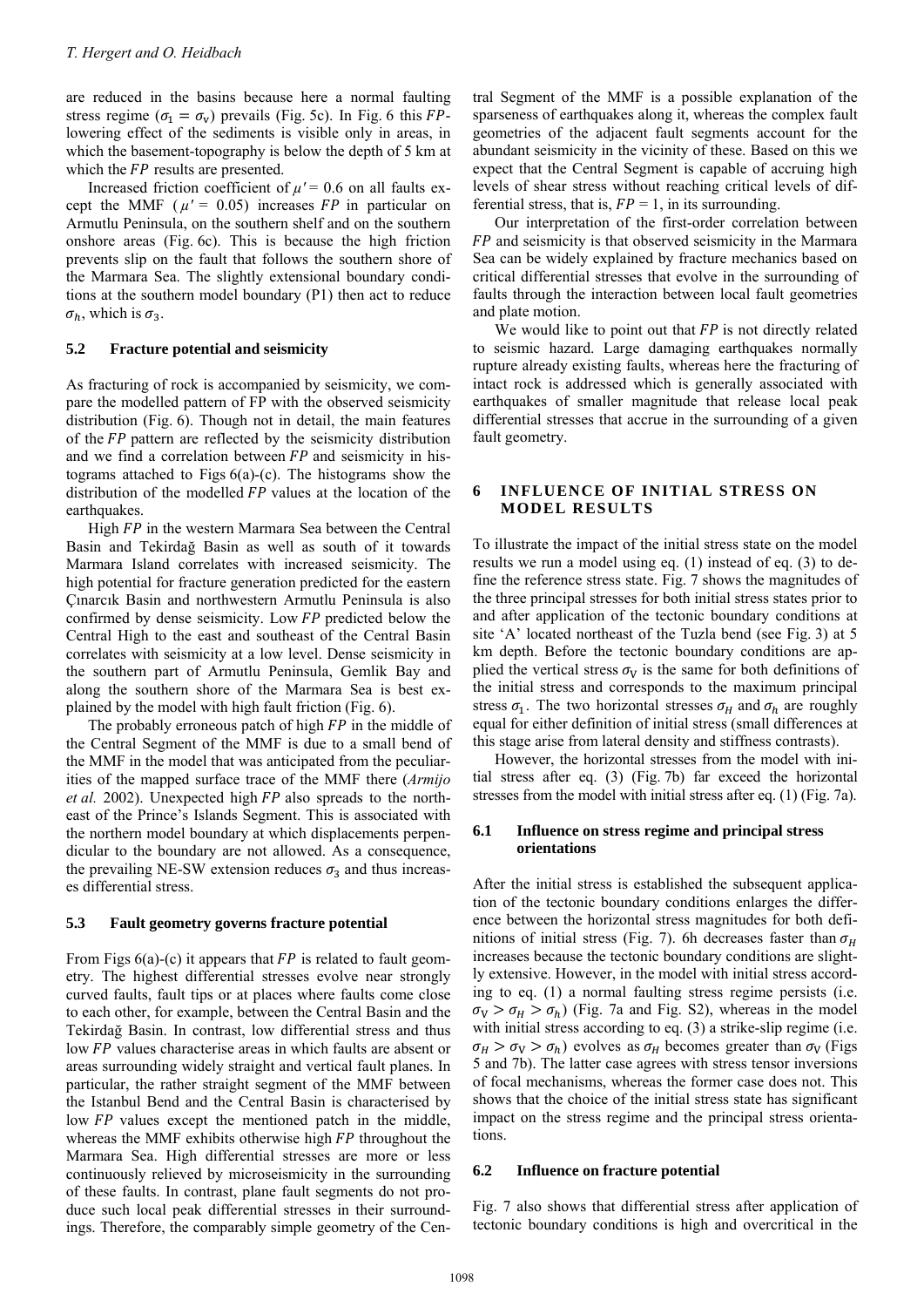model with initial stress after eq. (1), whereas differential stress is much smaller and far below the critical value in the model with initial stress after eq. (3). As a consequence, in the former case almost the whole model area exceeds the critical differential stress (Fig. S3), whereas in the latter case critical differential stress emerges only locally and widely agrees with the seismicity distribution (Fig. 6).

Two reasons account for that. First, in the model with initial stress after eq. (1) the horizontal stress magnitudes are much lower than the vertical stress, whereas they are comparable to the vertical stress in the other case (Fig. 7). Secondly, in the model with initial stress after eq. (1) differential stress involves the vertical stress (  $\sigma_d = \sigma_1 - \sigma_3 \approx \sigma_{\rm V} - \sigma_{\rm h}$ ), whereas in the other case differential stress is the difference between the two horizontal stresses ( $\sigma_d = \sigma_1 - \sigma_3 \approx \sigma_V$  $\sigma_h$ ; Fig. 7). In the vicinity of a major transform plate boundary fault such as the North Anatolian Fault shear failure is not expected to arise from differential stresses between  $\sigma_V$  and  $\sigma_h$ . Instead, failure should be due to critical differences between  $\sigma_H$  and  $\sigma_h$ , which arise from the horizontal shear exerted by the relative plate motion, as in the model with initial stress after eq. (3).

# **6.3 Influence on**  $\sigma_H$  **orientation and kinematics**

Although the principal stress orientations in the models with different initial stress states differ fundamentally from each other, the difference in initial stress state hardly affects  $\sigma_H$ orientation. Deviations in  $\sigma_H$  orientations between the two cases are  $\leq$ <sup>5°</sup> over most of the model area (Fig. S4). This is due to the fact that in the model with initial stress after eq. (1)  $\sigma_H$  is given by  $\sigma_2$  whereas in the model with initial stress after eq. (3)  $\sigma_H$  is either  $\sigma_1$  or  $\sigma_2$  - while trend is the same. This demonstrates that a model matching observed  $\sigma_H$  orientations does not necessarily represent a meaningful 3-D stress state. Thus,  $\sigma_{\rm H}$  orientations are not sufficient to constrain the absolute stress state from a geomechanical model.

The difference in velocity between the two models with different initial stress is everywhere less than  $1 \text{ mm } a^{-1}$ , which is negligible with respect to absolute velocities and which is in the order of the accuracy of GPS measurements. This implies that the different initial stress definitions hardly affect the resulting kinematics and that both models fit the GPS observations equally well.

We conclude that  $\sigma_H$  orientations and kinematic observations can be reproduced by either initial stress definition based on eqs. (1) and (3). However, an appropriate initial stress state is required to predict stress regime, principal stress orientations and differential stresses reliably. A good match of modelled  $\sigma_H$  orientations and kinematics with observations does not imply that the 3-D background stress state of the model is correct.

## **7 STRESS STATE ALONG THE MMF AND IMPLICATIONS FOR SEISMIC HAZARD**

The variable slip rate on the MMF has been interpreted as an indication of segmentation of earthquakes (Paper I; *Hergert & Heidbach* 2010). This is also supported by the normal stress distribution on the MMF. Fault normal stress increases with depth, yet also considerable lateral changes in fault normal stress are revealed (Fig. 8). Normal stress on the Prince's Islands Segment is much lower than on the other segments (Fig. 8). At mid-crustal depths the difference in normal stress between the Prince's Islands Segment and the adjacent fault segments is several hundred MPa or at least a factor of two. Also in the western Marmara Sea below the Tekirdağ Basin fault-normal stress is markedly reduced. These fault sections of reduced normal stress are under a normal faulting stress regime (Fig. 5c). Fault normal stress is greater on the Izmit Segment and on the Central Segment for which a strike-slip regime is predicted. Peak values in normal stress appear near fault bends as on the restraining side of the Ganos Bend, east of the Tuzla Bend and west of the Istanbul Bend. The lateral variations in normal stress are still more expressed for the inhomogeneous rock property distribution that considers the sediments (Fig. 8 bottom) than for the homogeneous model (Fig. 8 top). *Townend & Zoback* (2004) have estimated fault normal stress on the San Andreas Fault at 7.5 km depth to be 180 MPa, which is comparable to our result for the MMF.

The inferred high lateral variations in normal stress along the MMF may considerably affect seismic hazard in the Marmara Sea. Reduced fault normal stress is equivalent to reduced critical shear stress at which frictional resistance is overcome. As a consequence, less shear stress and hence a shorter period of loading is required to exceed the critical shear stress. In this respect, the recurrence rate of earthquakes on the Prince's Islands Segment should be greater (i.e. shorter interevent time) than on the adjacent segments.

Our interpretation of fault segment-wise ruptures of the seismic gap and shorter interevent times for the Prince's Islands Segment is supported by the damage descriptions of historical earthquakes, which were interpreted as that earthquakes have occurred more frequently on the Prince's Islands Segment than on the Central Segment of the MMF (*Ambraseys* 2002). Conversely, the relative rareness of large earthquakes on the Central Segment, which has not ruptured since 1766, may be explained by the highest mean fault normal stress of all MMF segments in the Marmara Sea (Fig. 8). The increase in normal stress towards the Tuzla Bend may have caused the 1999 Izmit earthquake to arrest in the western Izmit Bay, besides the considerable decrease in slip rate between the eastern Izmit Bay and the Tuzla Bend of 3-4 mm a<sup>-</sup> 1 (fig. 5a in Paper I). Generally, the marked peaks in fault normal stress for example, at the Ganos Bend, the Istanbul Bend and the Tuzla Bend and the small peaks in the Izmit Bay and Central Basin (Fig. 8) may act as barriers for seismic ruptures. In this respect the modelled normal stress may contribute to localize historical earthquakes and to assess the ends of future ruptures by means of simulation of dynamic rupture propagation.

#### **8 CONCLUSIONS**

We presented in this paper the dynamic results of a 3-D geomechanical model of the Marmara Sea region, whose kinematic results are presented in Paper I. Thus, the dynamic (stress state) and the kinematic model results are consistent with the model-independent kinematic and dynamic observations. We modelled the 3-D background stress state and its spatial variability in contrast to relative stresses or stress changes commonly addressed. Our approach to model the background stress state involves an initial stress that hardly affects the kinematics and the  $\sigma_H$  orientations, but strongly influences the orientations and magnitudes of the three prin-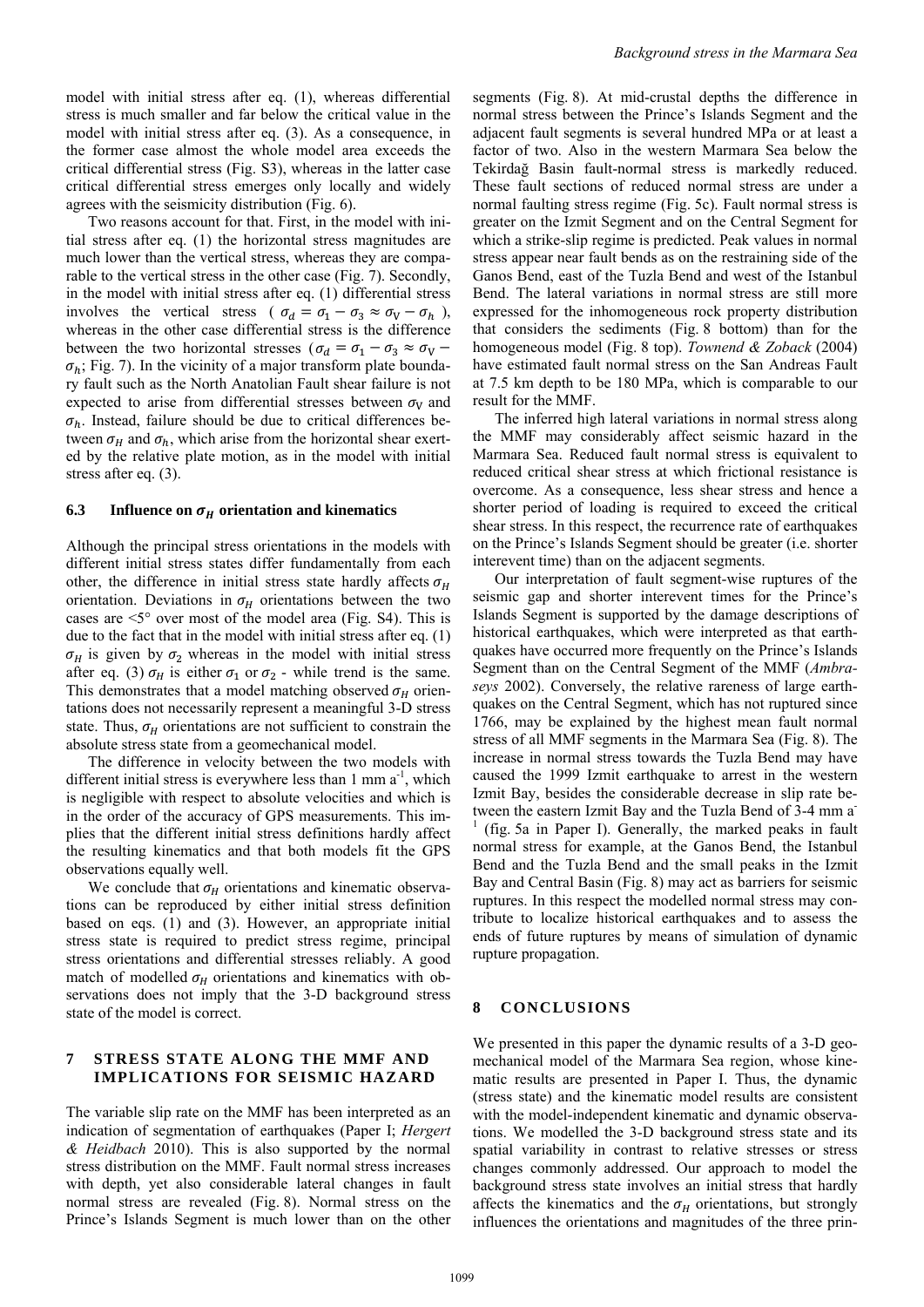

**Figure 8.** Normal stress on the MMF from models with homogeneous (top; MAT\_hom) and inhomogeneous (bottom; MAT\_grad) rock properties (see table 1 in Paper I). Note the high lateral contrasts in fault normal stress.

cipal stresses, the stress regime as well as differential stress and fracture potential.

The model widely reproduces available information on the stress state. The distribution and level of off-fault seismicity is governed by fault geometries. Also local variations of the overall NW-SE oriented maximum horizontal stress and of the transtensive stress regime can be referred to fault geometries that perturb the stress field in their surroundings. A direct validation of modelled stress magnitudes by stress measurements is currently not possible because such data at significant depths are not available in the model area.

Normal stress on the MMF undergoes enormous lateral changes in excess of 100 MPa, which makes strain release by a few earthquakes more likely than the occurrence of one large event rupturing the whole seismic gap at once. We draw this conclusion even though the effects of shear stress rate and normal stress on the individual fault segments balance to some extent [e.g. normal stress on the Prince's Islands Segment is lower than on the adjacent fault segments, thereby indicating a shorter interevent time, whereas its lower slip rate indicates a longer interevent time (see Paper I)]. However, despite a likely segmentation of seismic ruptures on the MMF based on both, the modelled kinematics and stress field, the seismic threat to the City of Istanbul is serious, regardless whether the seismic gap will rupture at once or during several less large earthquakes (*Hergert & Heidbach* 2010). In view of the fact that the background stress field can crucially affect rupture propagation (*Oglesby et al.* 2008) the modelled normal stress provides a unique perspective for investigations on the segmentation hypothesis and for simulations of scenario earthquakes by means of rupture propagation modelling.

# **ACKNOWLEDGMENTS**

We thank A. Hirn, B. Müller, K. Fuchs and F. Wenzel for

helpful suggestions. We also acknowledge the review of the associated editor Duncan Agnew and two anonymous reviewers. This work was supported by the CEDIM Project at the University of Karlsruhe (TH) and GFZ German Research Centre for Geosciences, the Heidelberg Academy of Sciences and Humanities and the Task Force VII 'Temporal and Spatial Changes of Stress and Strain' of the International Lithosphere Program.

#### **REFERENCES**

- Ambraseys, N., 2002. The seismic activity of the Marmara Sea Region over the last 2000 years, *Bull. seism. Soc. Am.*, **92**(1), 1-18.
- Anderson, E.M., 1905. The dynamics of faulting, *Trans. Edin. Geol. Soc.*, **8**, 387-402.
- Armijo, R., Meyer, B., Navarro, S., King, G. & Barka, A., 2002. Asymmetric slip partitioning in the Sea of Marmara pull-apart: a clue to propagation processes of the North Anatolian Fault?, *Terra Nova*, **14**, 80-86.
- Bird, P., Ben-Avraham, Z., Schubert, G., Andreoli, M. & Viola, G., 2006. Patterns of stress and strain-rate in southern Africa, *J. geophys. Res.*, **111**, doi:10.1029/2005JB003882.
- Bohnhoff, M., Grosser, H. & Dresen, G., 2006. Strain partitioning and stress rotation at the North Anatolian fault zone from aftershock focal mechanisms of the 1999 Izmit  $M_w = 7.4$  earthquake, *Geophys. J. Int.*, **166**, 373-385.
- Bott, M.H.P., 1959. The mechanics of oblique slip faulting, *Geol. Mag.*, **96**, 109-117.
- Brudy, M., Zoback, M.D., Fuchs, F., Rummel, F. & Baumgärtner, J., 1997. Estimation of the complete stress tensor to 8 km depth in the KTB scientific drill holes: implications for crustal strength, *J. geophys. Res.*, **102**, 18453-18457.
- Bulut, F. & Aktar, M., 2007. Accurate relocation of Izmit earthquake  $(M_w = 7.4, 1999)$  aftershocks in Çınarcık Basin using Double Difference Method, *Geophys. Res. Lett.*, **34**, L10307, doi:10.1029/2007GL029611.
- Bulut, F., Bohnhoff, M., Aktar, M. & Dresen, G., 2007. Characterization of aftershock-fault plane orientations of 1999 Izmit (Turkey) earthquake using high-resolution aftershock locations, *Geophys. Res. Lett.*, **34**, L20306, doi:20310.21029/22007GL031154.
- Bulut, F., Bohnhoff, M., Ellsworth, W.L., Aktar, M. & Dresen, G., 2009. Microseismicity at the North Anatolian Fault in the Sea of Marmara offshore Istanbul, NW Turkey, *J. geophys. Res.*, **114**, B09302, doi: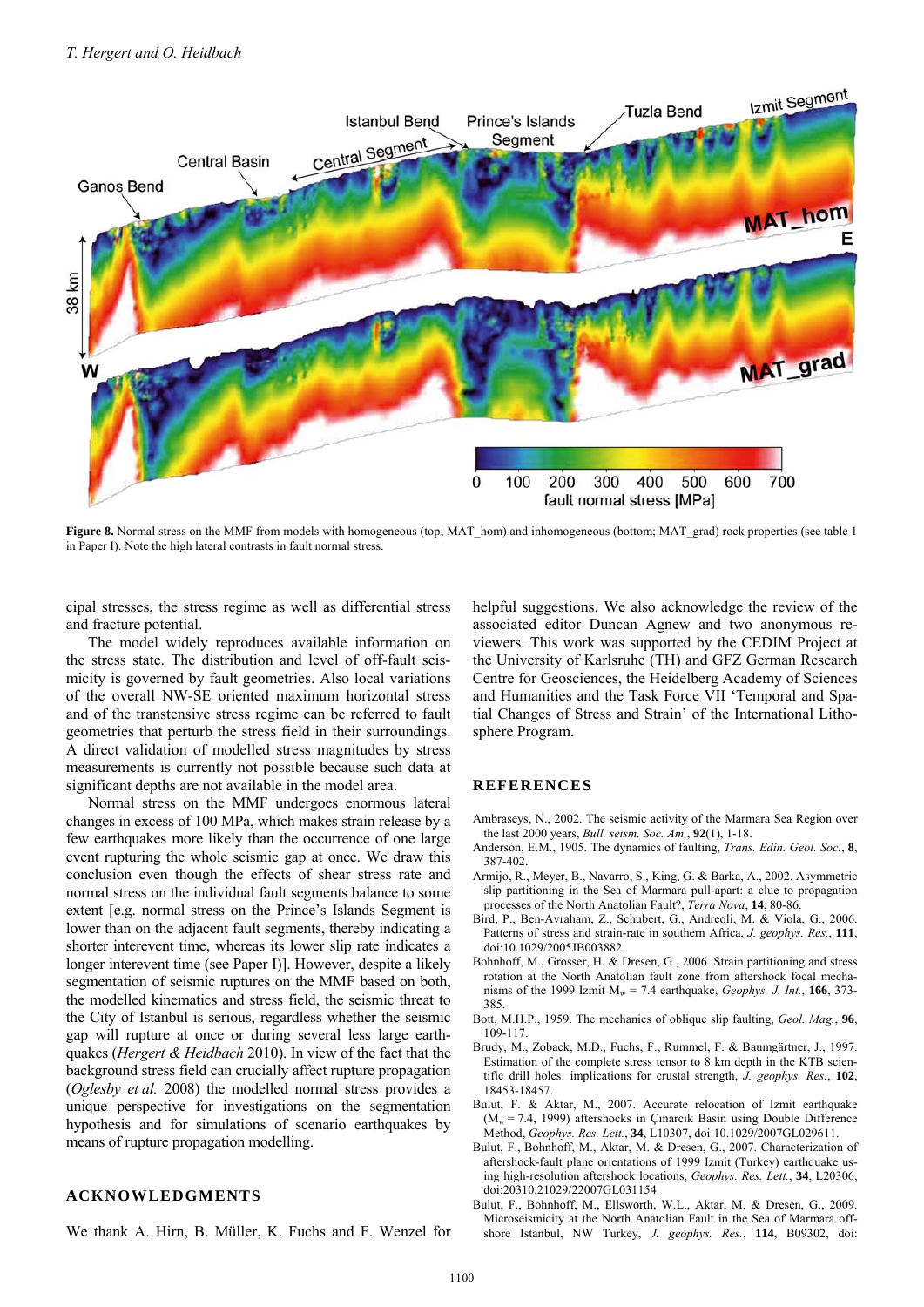10.1029/2008JB006244.

- Carena, S. & Moder, C., 2009. The strength of faults in the crust in the western United States, *Earth planet. Sci. Lett.*, **287**, 373-384.
- Célérier, B., 1995. Tectonic regime and slip orientation of reactivated faults, *Geophys. J. Int.*, **121**, 143-161.
- Connolly, P. & Cosgrove, J., 1999. Prediction of static and dynamic fluid pathways within and around dilational jogs, in *Fractures, Fluid Flow and Mineralization*, pp. 105-121, McCaffrey, K.J.W., Lonergan, L. & J.J., W., Geological Society, London.
- Cormier, M.-H., et al., 2006. North Anatolian Fault in the Gulf of Izmit (Turkey): rapid vertical motion in response to minor bends of a nonvertical continental transform, *J. geophys. Res.*, **111**, doi:10.1029/ 2005JB003633.
- Engelder, T. & Fischer, M.P., 1994. Influence of poroelastic behavior on the magnitude of minimum horizontal stress, Sh, in overpressured parts of sedimentary basins, *Geology*, **22**, 949-952.
- Eyidoğan, H., 1988. Rates of crustal deformation in western Turkey as deduced from major earthquakes, *Tectonophysics*, **148**, 83-92.
- Flesch, L.M., Holt, W.E., Haines, A.J., Wen, L. & Shen-Tu, B., 2007. The dynamics of western North America: stress magnitudes and the relative role of gravitational pontential energy, plate interaction at the boundary and basal tractions, *Geophys. J. Int.*, **169**, 866-896, doi: 10.1111/j.1365. 1246X.2007.03274.x.
- Gahalaut, K. & Gahalaut, V.K., 2008. Stress triggering of normal aftershocks due to strike slip earthquakes in compressive regime, *J. Asian Earth Sci.*, **33**, 379-382.
- Ghosh, A., Holt, W., Flesch, L.M. & Haines, A.J., 2006. Gravitational potential energy of the Tibetan Plateau and the forces driving the Indian plate, *Geology*, **34**, 321-324, doi:310.1130/G22071.
- Gürbüz, C., et al., 2000. The seismotectonics of the Marmara region (Turkey): results from a microseismic experiment, *Tectonophysics*, **316**, 1-17, PII: S0040-1951(0099)00253-X.
- Hearn, E.H., McClusky, S., Ergintav, S. & Reilinger, R.E., 2009. Izmit earthquake postseismic deformation and dynamics of the North Anatolian Fault zone, *J. geophys. Res.*, **114**, B08405, doi:10.1029/2008JB006026.
- Heidbach, O. & Drewes, H., 2003. 3-D Finite Element model of major tectonic processes in the Eastern Mediterranean, in *New Insights in Structural Interpretation and Modelling*. in Spec. Publ., pp. 259-272, ed. Nieuwland, D., Geol. Soc., London.
- Heidbach, O., Reinecker, J., Tingay, M., Müller, B., Sperner, B., Fuchs, K. & Wenzel, F., 2007. Plate boundary forces are not enough: second- and third-order stress patterns highlighted in the World Stress Map database, *Tectonics*, **26**, TC6014, doi:10.1029/2007TC002133.
- Heidbach, O., Iaffaldano, G. & Bunge, H.-P., 2008a. Topography growth drives stress rotations in the Central Andes - observations and models, *Geophys. Res. Lett.*, **35**, 8, doi:10.1029/2007GL032782.
- Heidbach, O., Tingay, M., Barth, A., Reinecker, J., Kurfeß, D. & Müller, B., 2008b. The World Stress Map database release 2008, doi:10.1594/ GFZ.WSM.Rel2008.
- Heidbach, O., Tingay, M., Barth, A., Reinecker, J., Kurfeß, D. & Müller, B., 2010. Global crustal stress pattern based on the World Stress Map database release 2008, *Tectonophysics*, **462**, doi:10.1016/j.tecto. 2009.07.023.
- Hergert, T. & Heidbach, O., 2010. Slip-rate variability and distributed deformation in the Main Marmara system, *Nat. Geosci.*, **3**, 132-135, doi:110.1038/NGEO1739.
- Hergert, T., Heidbach, O., Bécel, A. & Laigle, M., 2011. Geomechanical model of the Marmara Sea region - I. 3-D contemporary kinematics, *Geophys. J. Int.*, in press, doi:10.1111/1365-246X.2011.04991.x (this issue) (Paper I).
- Hickman, S. & Zoback, M.D., 2004. Stress orientations and magnitudes in the SAFOD Pilot Hole, *Geophys. Res. Lett.*, **31**, L15S12, doi:10.1029/ 2004GL020043.
- Hubert-Ferrari, A., Barka, A., Jacques, E., Nalbant, S., Meyer, B., Armijo, R., Tapponier, P. & King, G.C.P., 2000. Seismic hazard in the Marmara Sea region following the 17 August 1999 Izmit earthquake, *Nature*, **404**, 269-271.
- Humphreys, E.D. & Coblentz, D.D., 2007. North American dynamics and western U.S. tectonics, *Rev. Geophys.*, **45**, doi:10.1029/2005RG000181.
- Jaeger, J.C., Cook, N.G.W. & Zimmermann, R.W., 2007. *Fundamentals of Rock Mechanics*, 4th edn, Blackwell Publishing, Oxford.
- Jones, C.H. & Wesnousky, S.G., 1992. Variations in strength and slip rate along the San Andreas fault system, *Science*, **256**, 83-86.
- Karabulut, H., Bouin, M.-P., Bouchon, M., Dietrich, M., Cornou, C. & Aktar, M., 2002. The seismicity in the Eastern Marmara Sea after the 17 August 1999 İzmit Earthquake, *Bull. seism. Soc. Am.*, **92**, 387-393.
- Kiratzi, A.A., 2002. Stress tensor inversions along the westernmost North Anatolian Fault Zone and its continuation into the North Aegean Sea, *Geophys. J. Int.*, **151**, 360-376.
- Laigle, M., Bécel, A., de Voogd, B., Hirn, A., Taymaz, T., Özalaybey, S. & Team, S.L., 2008. A first deep seismic survey in the Sea of Marmara: deep basins and whole crust architecture and evolution, *Earth planet. Sci. Lett.*,

**270**, 168-179.

- Le Pichon, X. & Angelier, J., 1979. The Hellenic arc and trench system: a key to the neotectonic evolution of the eastern Mediterranean area, *Tectonophysics*, **60**, 1-42.
- Lorenzo-Martin, F., Roth, F. & Wang, R., 2006. Elastic and inelastic triggering of earthquakes in the North Anatolian Fault zone, *Tectonophysics*, **424**, 271-289.
- Lund, B. & Townend, J., 2007. Calculating horizontal stress orientations with full or partial knowledge of the tectonic stress tensor, *Geophys. J. Int.*, **170**, 1328-1335, doi: 10.1111/j.1365-1246X.2007.03468.x.
- McGarr, A., 1988. On the state of lithospheric stress in the absence of applied tectonic forces, *J. geophys. Res.*, **93**, 13609-13617.
- McKenzie, D., 1969. The relation between fault plane solutions for earthquakes and the directions of the principal stresses, *Bull. seism. Soc. Am.*, **59**, 591-601.
- McKenzie, D.P., 1972. Active tectonics of the Mediterranean region, *Geophys. J. R. astr. Soc.*, **30**, 109-185.
- Michael, A. J., 1984. Determination of stress from slip data; faults and folds, *J. geophys. Res.*, **89**, 11517-11526.
- Müller, B., Wehrle, V., Hettel, S., Sperner, B. & Fuchs, F., 2003. A new method for smoothing oriented data and its application to stress data, in *Fracture and In-situ Stress Characterization of Hydrocarbon Reservoirs*, pp. 107-126, ed. Ameen, M., Geological Society, London.
- Muller, J.R., Aydin, A. & Maerten, F., 2003. Investigating the transition between the 1967 Mudurnu Valley and 1999 Izmit earthquakes along the North Anatolian fault with static stress changes, *Geophys. J. Int.*, **154**, 471- 482.
- Muller, J.R., Aydin, A. & Wright, T.J., 2006. Using an elastic dislocation model to investigate static Coulomb stress change scenarios for earthquake ruptures in the eastern Marmara Sea region, Turkey, in *Analogue and Numerical Modelling of Crustal-Scale Processes*, pp. 397-414, eds. Buiter, S.J.H. & Schreuers, G., Geological Society, London.
- Oglesby, D.D., Mai, P.M., Atakan, K. & Pucci, S., 2008. Dynamic models of earthquakes on the North Anatolian fault zone under the Sea of Marmara: Effect of hypocenter location, *Geophys. Res. Lett.*, **35**, doi: 10.1029/ 2008GL035037.
- Örgülü, G., 2011. Seismicity and source parameters for small-scale earthquakes along the splays of the North Anatolian Fault (NAF) in the Marmara Sea, *Geophys. J. Int.*, **184**, 385-404, doi:10.1111/ j.1365246X. 2010.04844.x.
- Örgülü, G. & Aktar, M., 2001. Regional moment tensor inversion for strong aftershocks of the August 17, 1999 Izmit earthquake  $(M_w = 7.4)$ , *Geophys. Res. Lett.*, **28**, 371-374.
- Özaksoy, V., Emre, Ö., Yıldırım, C., Doğan, A., Özalp, S. & Tokay, F., 2010. Sedimentary record of late Holocene seismicity and uplift of Hersek restraining bend along the North Anatolian Fault, *Tectonophysics*, **487**, 33- 45.
- Özalaybey, S., Ergin, M., Aktar, M., Tapırdamaz, C., Biçmen, F. & Yörük, A., 2002. The 1999 İzmit earthquake sequence in Turkey: seismological and tectonic aspects, *Bull. seism. Soc. Am.*, **92**, 376-386.
- Parsons, T., 2004. Recalculated probability of  $M \ge 7$  earthquakes beneath the Sea of Marmara, Turkey, *J. geophys. Res.*, **109**, doi:10.1029/ 2003JB002667.
- Parsons, T., Toda, S., Stein, R.S., Barka, A. & Dietrich, J.H., 2000. Heightened odds of large Earthquakes near Istanbul: an interaction-based probability calculation, *Science*, **288**, 661-664.
- Pınar, A., Kuge, K. & Honkura, Y., 2003. Moment tensor inversion of recent small to moderate sized earthquakes: implications for seismic hazard and active tectonics beneath the Sea of Marmara, *Geophys. J. Int.*, **153**, 133- 145.
- Polat, O., et al., 2002a. The Izmit (Kocaeli), Turkey earthquake of 17 August 1999: previous seismicity, aftershocks, and seismotectonics, *Bull. seism. Soc. Am.*, **92**, 361-375.
- Polat, O., Eyidogan, H., Haessler, H., Cisternas, A. & Philip, H., 2002b. Analysis and interpretation of the aftershock sequence of the August 17, 1999, Izmit (Turkey) earthquake, *J. Seismol.*, **6**, 287-306.
- Provost, A.-S., Chéry, J. & Hassani, R., 2003. 3D mechanical modeling of the GPS velocity field along the North Anatolian fault, *Earth planet. Sci. Lett.*, **209**, 361-377, doi:10.1016/S0012-821X(03)00099-2.
- Sato, T., Kasahara, J., Taymaz, T., Ito, M., Kamimura, A., Hayakawa, T. & Tan, O., 2004. A study of microearthquake seismicity and focal mechanisms within the Sea of Marmara (NW Turkey) using ocean bottom seismometers (OBSs), *Tectonophysics*, **391**, 303-314, doi:310.1016/ j.tecto.2004.07.018.
- Sheorey, P.R., 1994. A Theory for In Situ Stresses in Isotropic and Transversly Isotropic Rocks, *Int. J. Rock Mech. Min. Sci. Geomech. Abstr.*, 31, 23-34.
- Simpson, R.W., 1997. Quantifying Anderson's fault types, *J. geophys. Res.*, **102**, 17909-17919.
- Stein, R.S., Barka, A.A. & Dietrich, J.H., 1997. Progressive failure on the